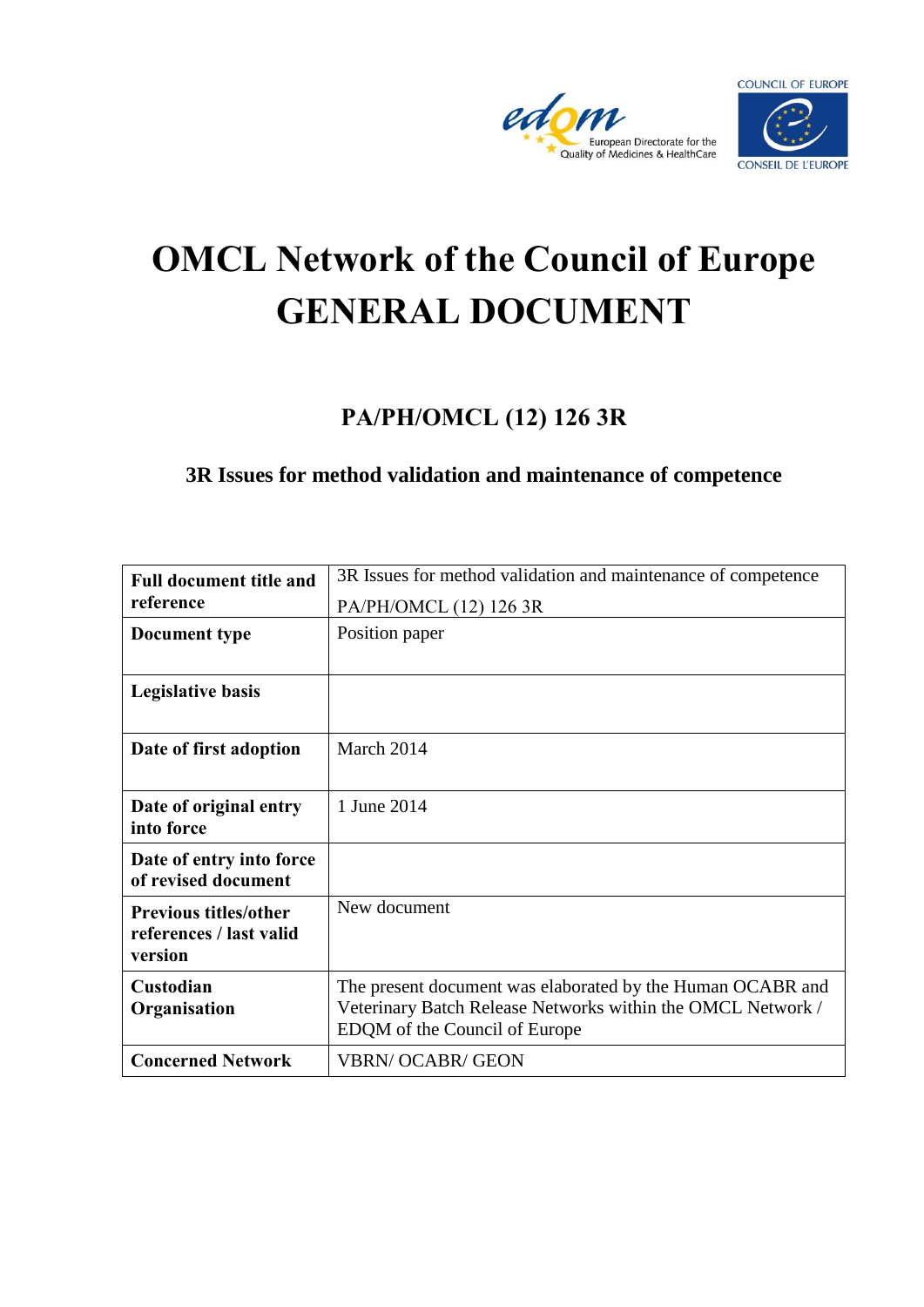## **3R Issues for method validation and maintenance of competence**

# **Position paper regarding the need to rationalize use of animals during method validation for 3R alternatives and maintenance of competence of methods involving animals**

## **(VBRN and Human OCABR Networks)**

## **Background and aim**

Demonstration of appropriate method validation and maintenance of testing competence are important elements of current quality management systems which are internally and externally monitored. The testing of medicines for human or animal use, in particular biological medicines, may require the use of tests involving animals. Alternative methods can be used to replace the use of animals (replacement), reduce their numbers (reduction) or reduce their suffering (refinement). This "3Rs" approach is currently promoted through numerous EU policies. With the implementation of the new Directive 2010/63/EU, in force from 01/1/2013, and the European Convention for the Protection of Vertebrate Animals used for Experimental and Other Scientific Purposes, special attention is needed to be sure the use of animals in analytical procedures is in line with the new EU legal obligations concerning animal use for scientific or educational purposes, in particular in relation to Article 4 and Article 13 of Directive 2010/63/EU.

The current General European OMCL Network (GEON) Guideline on Validation of Analytical Procedures provides detailed recommendations on the extent of validation needed for analytical procedures specifically addressed to the needs of OMCLs. The goal is to maintain high quality standards also when validating testing methods that implement the 3Rs while taking into consideration the ethical use of animals and the provisions of the Directive.

The aim of this position paper is to raise the awareness of the need for prudent use of animals in the course of method validation and also for maintenance of competence, especially when the particular techniques are not performed on a regular basis in an OMCL. Animal use should be rationalised and restricted to a necessary minimum based on a thorough analysis of the particular situation and performance characteristics should be carefully selected.

## **Method validation**

In practice, full method validation generally involves a comparative study using both the *in vivo* method that is to be replaced and the new method. As a result, unfortunately animals will be used. For development of new analytical procedures, any relevant advice provided by the European Pharmacopoeia, EURL-ECVAM and the EMA on the reduction of animals used in validation of new procedures/test methods should be applied. In order to promote acceptance by accreditation bodies and other regulatory frameworks it is important to demonstrate that the methods perform well under the operating conditions. However, it should be remembered that the objective is really to assess and verify performance characteristics of the "new" method.